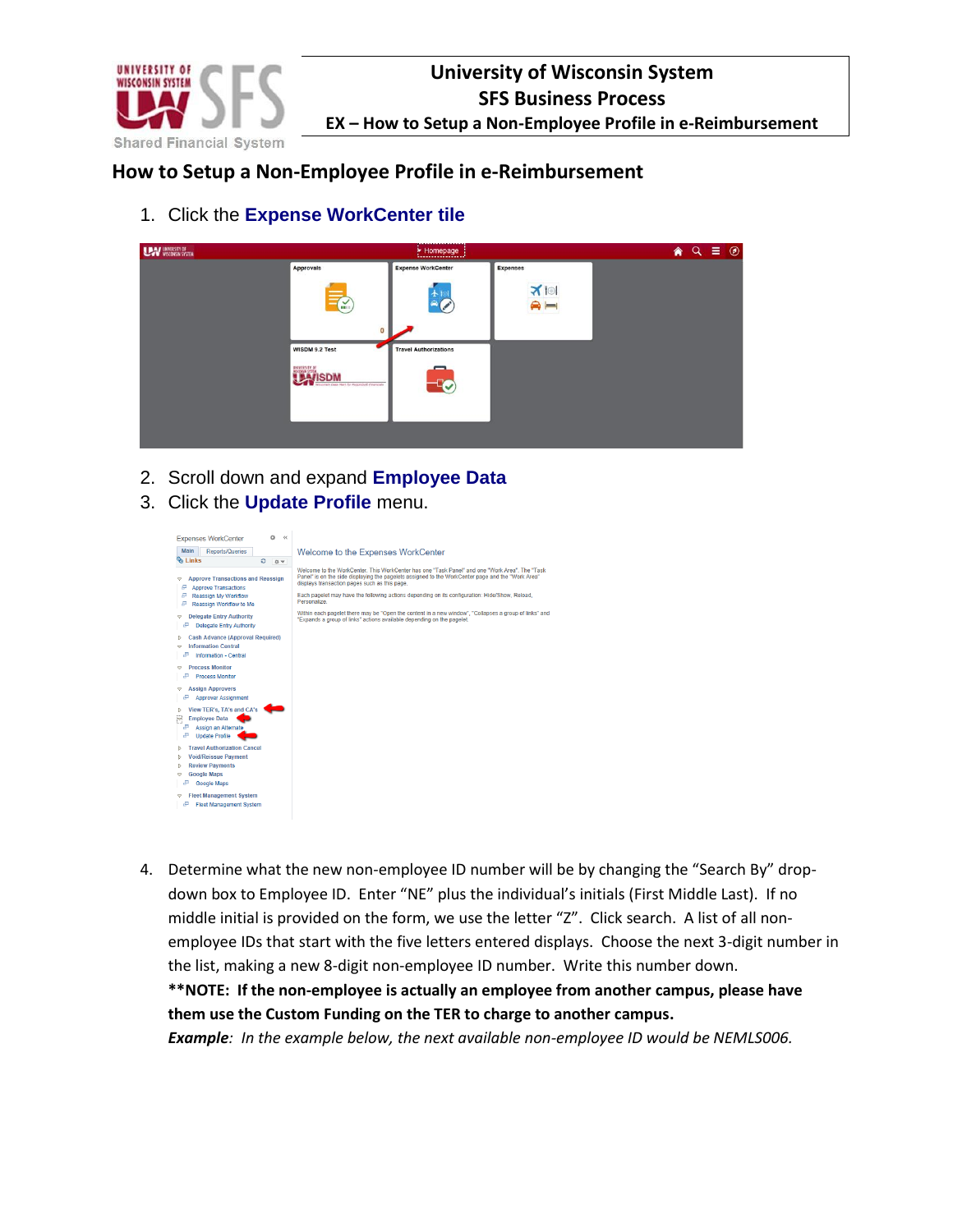

**EX – How to Setup a Non-Employee Profile in e-Reimbursement**

**Employee Profile (Edit)** 

Enter any information you have and click Search. Leave fields blank for a list of all values.

| <b>Find an Existing Value</b><br>Add a New Value   |                                    |  |  |  |  |  |  |  |  |
|----------------------------------------------------|------------------------------------|--|--|--|--|--|--|--|--|
| Employee ID $\vee$ begins with NEMLS<br>Search by: |                                    |  |  |  |  |  |  |  |  |
| Search<br>Advanced Search                          |                                    |  |  |  |  |  |  |  |  |
| <b>Search Results</b>                              |                                    |  |  |  |  |  |  |  |  |
| View All                                           | First<br>$1-5$ of $5$<br>Last<br>м |  |  |  |  |  |  |  |  |
| <b>Employee ID Name</b>                            | <b>Last Name</b>                   |  |  |  |  |  |  |  |  |
| NEMLS001 SHULER, MICHAEL                           | <b>SHULER</b>                      |  |  |  |  |  |  |  |  |
| NEMLS(Click column heading to sort ascending ZIO   |                                    |  |  |  |  |  |  |  |  |
|                                                    |                                    |  |  |  |  |  |  |  |  |
| NEMLS003 SCHROTH, MARK                             | <b>SCHROTH</b>                     |  |  |  |  |  |  |  |  |
| NEMLS004 SUCHOMEL, MEGHANN SUCHOMEL                |                                    |  |  |  |  |  |  |  |  |

- 5. Click on the "Add a New Value" tab. Enter the new number you just wrote down. Click "Add."
- 6. Complete the following fields.

| <b>Employee Information</b><br>*First Name:<br>*Last Name:<br><b>Employee Base:</b><br>Telephone:<br>$\overline{\mathbf{v}}$<br>Non-Employee<br>*Personnel Status:<br><b>Payments Sent To:</b><br>Home Address<br>USA Q<br><b>United States</b><br>Country: | Corporate Card Information           |
|-------------------------------------------------------------------------------------------------------------------------------------------------------------------------------------------------------------------------------------------------------------|--------------------------------------|
|                                                                                                                                                                                                                                                             | <b>Employee ID:</b><br><b>NETEST</b> |
|                                                                                                                                                                                                                                                             |                                      |
|                                                                                                                                                                                                                                                             |                                      |
|                                                                                                                                                                                                                                                             | Home                                 |
|                                                                                                                                                                                                                                                             | © Office<br>Home Address             |
|                                                                                                                                                                                                                                                             | <b>Mailing Address</b>               |
|                                                                                                                                                                                                                                                             |                                      |
|                                                                                                                                                                                                                                                             |                                      |
| Address 1:                                                                                                                                                                                                                                                  |                                      |
| Address 2:                                                                                                                                                                                                                                                  |                                      |
| Address 3:                                                                                                                                                                                                                                                  |                                      |
| City:                                                                                                                                                                                                                                                       |                                      |
| Postal:<br>County:                                                                                                                                                                                                                                          |                                      |
| Q<br>State:                                                                                                                                                                                                                                                 |                                      |
| <b>Mailing Address</b>                                                                                                                                                                                                                                      |                                      |
| USA QUnited States<br>Country:                                                                                                                                                                                                                              |                                      |
| Address 1:                                                                                                                                                                                                                                                  |                                      |
| Address 2:                                                                                                                                                                                                                                                  |                                      |
| Address 3:                                                                                                                                                                                                                                                  |                                      |
|                                                                                                                                                                                                                                                             |                                      |
| City:                                                                                                                                                                                                                                                       |                                      |
| County:<br>Postal:<br>State:                                                                                                                                                                                                                                |                                      |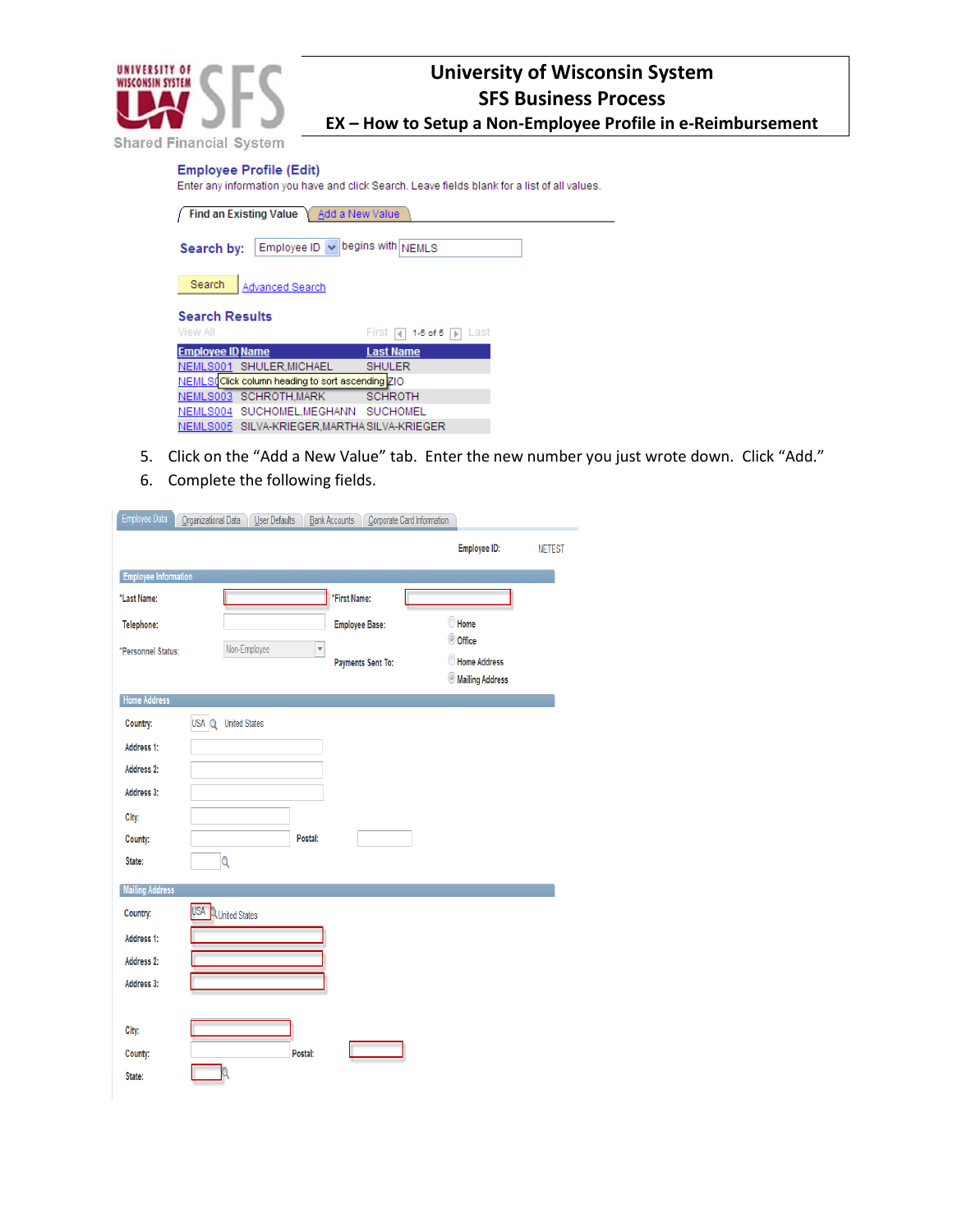

**EX – How to Setup a Non-Employee Profile in e-Reimbursement**

- 7. Select the "Organizational Data" tab and complete the following:
	- Employee Status: Always select "Active"
	- Hire Date: Date of First Travel Expense (Indicated on setup form)
	- GL Unit: UWXXX
	- Department

*Note: After entering the Department, hit "Enter." This causes the GL Unit and Dept fields in the Default ChartField Values boxes to populate.*

- Fund/Program/Project
- Fill in either the Supervisor ID or Designated Approver. If you do not use HR Supervisor for approval of non-employee expense reports please put in T00000 as the Supervisor ID.

| <b>Employee Data</b>             | <b>Organizational Data</b>  | <b>User Defaults</b>    |              | <b>Bank Accounts</b> | Corporate Card Information              |                               |                           |             |                                                    |                    |
|----------------------------------|-----------------------------|-------------------------|--------------|----------------------|-----------------------------------------|-------------------------------|---------------------------|-------------|----------------------------------------------------|--------------------|
|                                  |                             |                         |              |                      |                                         |                               |                           |             |                                                    |                    |
| <b>Expenses Processing Data</b>  |                             |                         |              |                      |                                         |                               |                           |             |                                                    |                    |
|                                  |                             |                         |              |                      |                                         |                               |                           |             | Find   View All First 4 1 of 1 Last                |                    |
| <b>Valid for Expenses:</b>       |                             | <b>No</b>               |              |                      |                                         | √ Default Profile             |                           |             |                                                    |                    |
| <b>Reason for Status:</b>        |                             |                         |              |                      |                                         |                               | Ignore Authorized Amounts |             |                                                    |                    |
| <b>HR Information</b>            |                             |                         |              |                      |                                         | <b>Supervisor Information</b> |                           |             |                                                    |                    |
| <b>Employee Status:</b>          |                             |                         |              |                      | *ID:                                    |                               |                           |             |                                                    |                    |
| <b>Hire Date:</b>                |                             | $\overline{\mathbf{B}}$ | 0(SFS)       |                      | Name:                                   |                               |                           |             |                                                    |                    |
| *GL Unit:                        |                             |                         |              |                      |                                         |                               |                           |             |                                                    |                    |
| *Department:                     |                             |                         |              |                      |                                         |                               |                           |             |                                                    |                    |
| Hours Per Period:                | √ Use Business Unit Default |                         |              |                      | $\Omega$<br><b>Designated Approver:</b> |                               |                           |             |                                                    |                    |
|                                  |                             |                         |              |                      |                                         |                               |                           |             |                                                    |                    |
| <b>Default ChartField Values</b> |                             |                         |              |                      |                                         |                               |                           |             | Personalize   Find   D       First   1 of 1   Last |                    |
| *GL Unit<br>Fund                 |                             | Program▲                | <b>Class</b> | Project              |                                         | Affiliate                     |                           | <b>Dept</b> |                                                    |                    |
|                                  | Ο                           | $\Omega$                | $\alpha$     |                      |                                         | Q                             |                           | $\mathsf Q$ | Q                                                  |                    |
| <b>Cash Advance Level</b>        |                             |                         |              |                      |                                         |                               |                           |             |                                                    |                    |
| <b>Business Unit</b>             |                             |                         |              |                      |                                         |                               |                           |             |                                                    |                    |
| Specific Amount                  |                             |                         |              |                      |                                         |                               |                           |             |                                                    |                    |
| <b>O</b> None                    |                             |                         |              |                      |                                         |                               |                           |             |                                                    |                    |
|                                  |                             |                         |              |                      |                                         |                               |                           |             |                                                    |                    |
| Save<br>F<br><b>Notify</b>       |                             |                         |              |                      |                                         |                               |                           |             |                                                    | $\mathbb{F}_+$ Add |

- 8. Select the "User Defaults" tab and complete the following:
	- Payment Type: PER
	- Billing Type: Determined by individual's address (e.g. If the address is in the state of Wisconsin, select "In-State.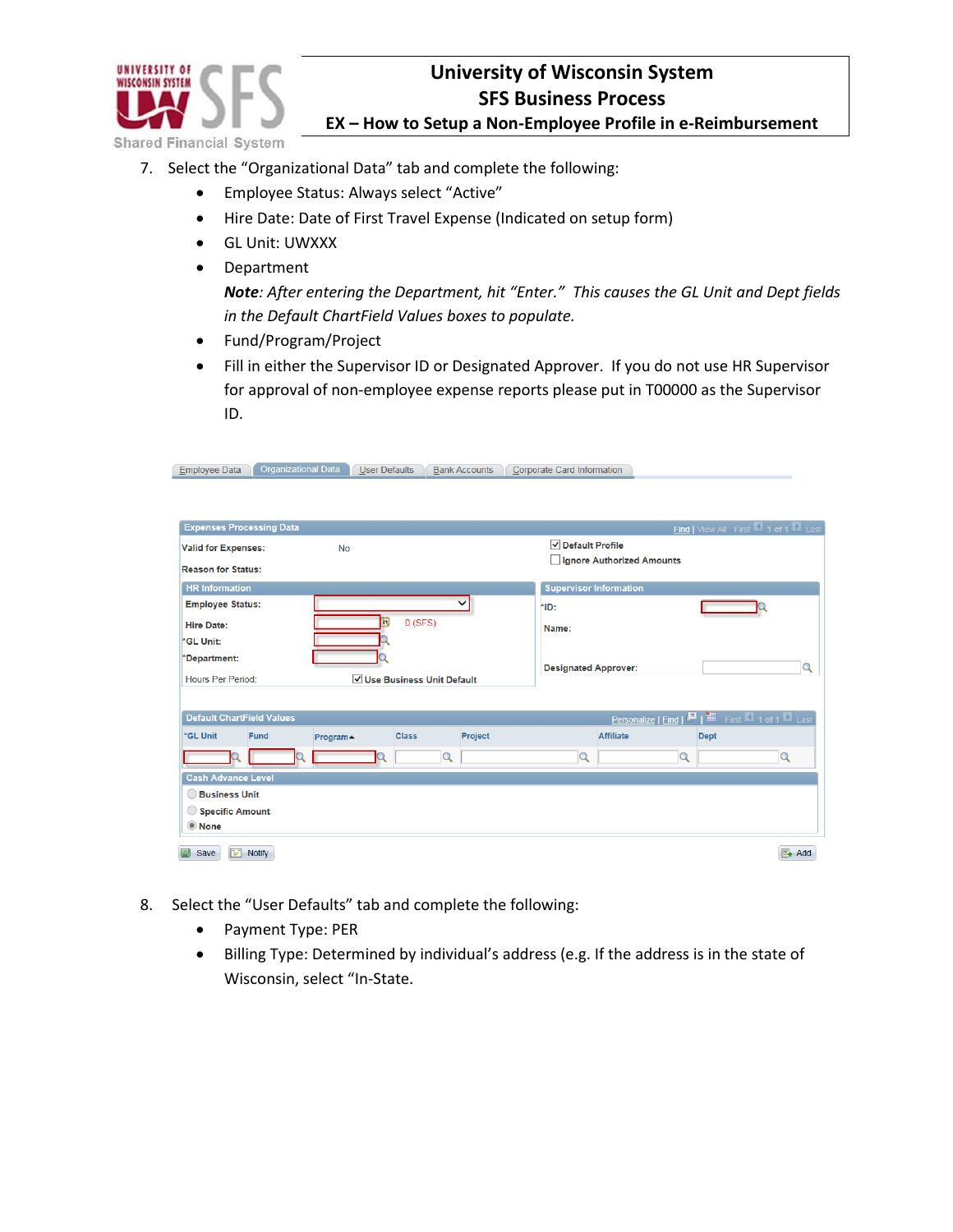

**EX – How to Setup a Non-Employee Profile in e-Reimbursement**

Employee Data Organizational Data User Defaults Bank Accounts Corporate Card Information

| <b>Default Creation Method</b>                       |                                                  |   |                         |  |
|------------------------------------------------------|--------------------------------------------------|---|-------------------------|--|
|                                                      | *Expense Report Open a Blank Report              | ▼ |                         |  |
|                                                      | *Time Report Open a Blank Report                 |   |                         |  |
|                                                      | *Travel Authorization Open a Blank Authorization |   |                         |  |
| <b>Expense Defaults</b><br><b>Report Description</b> |                                                  |   | <b>Per Diem Range</b>   |  |
| <b>Business Purpose</b>                              |                                                  |   | <b>Billing Type</b>     |  |
| <b>Originating Location</b>                          |                                                  |   | <b>Payment Type</b>     |  |
| <b>Expense Location</b>                              |                                                  |   | <b>Credit Card</b>      |  |
| <b>Transportation ID</b>                             |                                                  |   | <b>Number of Nights</b> |  |
| <b>Accounting Detail Default View Collapsed</b>      |                                                  |   |                         |  |

- 9. Skip the Bank Accounts and Corporate Card Information tabs (since these are non-employees, they are not eligible for Corporate Cards and will not have banking information since they are paid via check).
- **10. Hit the Save button at the bottom.**
- 11. Go to the Employee Data and then Assign an Alternate link in the Expense WorkCenter
- 12. Enter the new non-employee ID number. Click "Search."
- 13. Enter the UW Person Emplid of the alternate (person that is going to submit the expense report on behalf of the non-employee), hit search and verify that the alternate's name matches the form. If there is more than one alternate listed, click the "+" at the end of the row to create another line.
- 14. Click "Save".

#### **IF THE ALTERNATE NEEDS TO PUT IN THE EXPENSE REPORT TODAY DO THE FOLLOWING STEPS, ELSE THEY WILL AUTOMATICALLY HAPPEN OVERNIGHT AND YOU CAN SKIP THE REST OF THESE STEPS.**

- 15. Go to Update Profile link in the Expense WorkCenter.
- 16. Find the new Non Employee Emplid you just created. Now there should be a Transportation Information tab at the top.
- 17. Select the "Transportation Information" tab and complete the following:
- 18. If your campus uses TurnDown Rate you may also need to add that row if this non-employee would need to claim that rate or the Motorcycle rate.